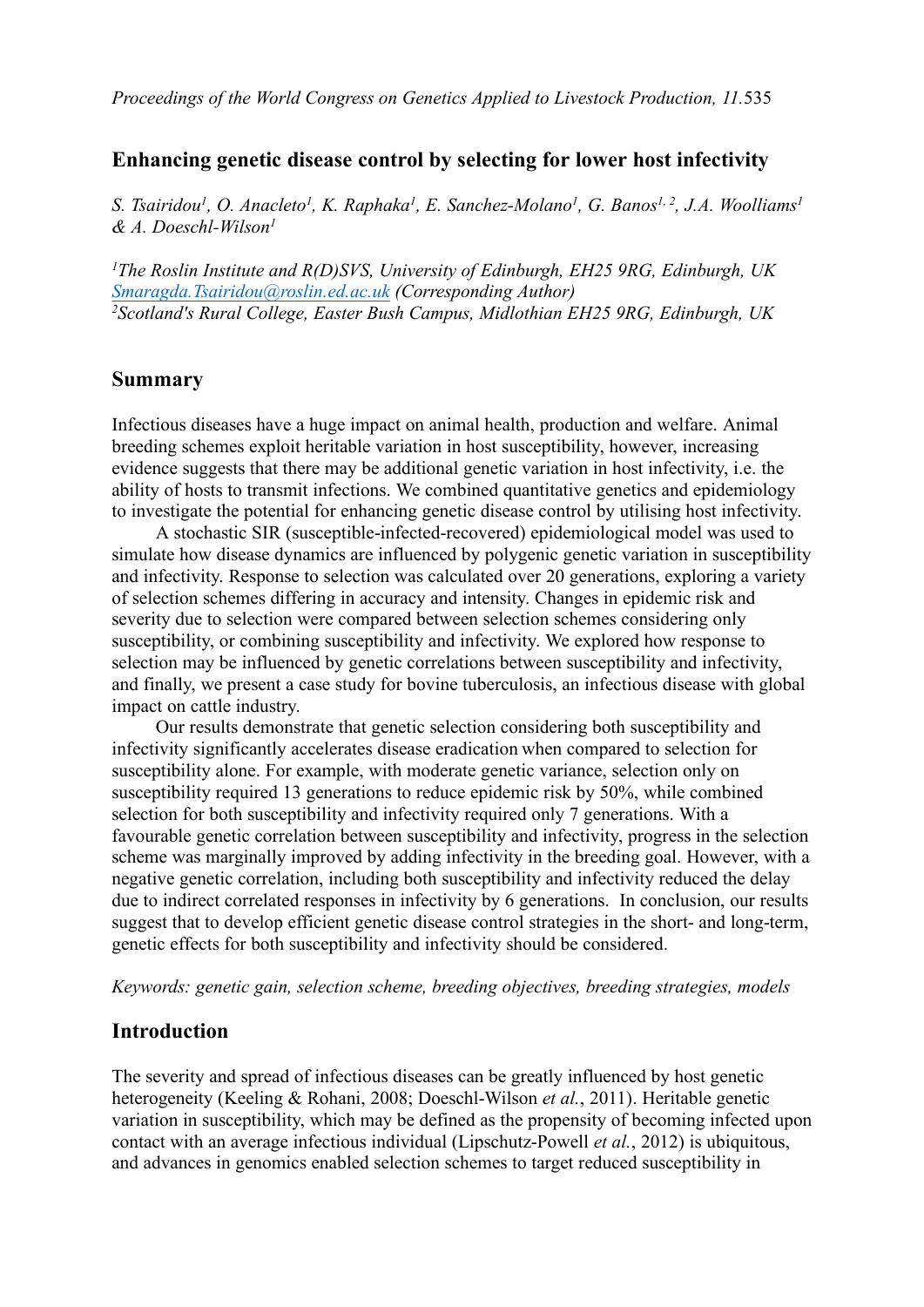livestock [\(Bishop](#page-5-3) [&](#page-5-3) [Woolliams,](#page-5-3) [2014\)](#page-5-3). Recently, awareness has emerged towards a second important host trait affecting disease prevalence in a population, namely the host infectivity, defined as an individual's ability to transmit infection ([Lipschutz-Powell](#page-5-2) *[et](#page-5-2) [al.](#page-5-2)*[,](#page-5-2) [2012;](#page-5-2) [Anche](#page-5-4) *[et](#page-5-4) [al.](#page-5-4)*[,](#page-5-4) [2014](#page-5-4); [Anacleto](#page-5-5) *[et](#page-5-5) [al.](#page-5-5)*[,](#page-5-5) [2015\)](#page-5-5). Highly infectious individuals generating disproportionally many new infections, i.e. super-spreaders, have been documented in several disease outbreaks [\(Lloyd-Smith](#page-5-6) *[et](#page-5-6) [al.](#page-5-6)*[,](#page-5-6) [2005](#page-5-6)), and recent evidence suggests that infectivity and therefore super-spreading can be controlled by host genetics ([Anacleto](#page-5-7) [O.](#page-5-7) *[et](#page-5-7) [al.](#page-5-7)*[,](#page-5-7) [2018](#page-5-7)).

Recent developments in inference methods, enable breeding values for host infectivity to be estimated in a fully quantitative model ([Anacleto](#page-5-5) *[et](#page-5-5) [al.](#page-5-5)*[,](#page-5-5) [2015](#page-5-5)), or single-gene models ([Anche](#page-5-4) *[et](#page-5-4) [al.](#page-5-4)*[,](#page-5-4) [2014;](#page-5-4) [Biemans](#page-5-8) *[et](#page-5-8) [al.](#page-5-8)*[,](#page-5-8) [2017\)](#page-5-8). The aim of this study was to investigate the benefits from exploiting infectivity in genetic selection schemes. We used an SIR stochastic epidemiological model to simulate disease spread in animal populations undergoing selection for susceptibility and infectivity, and to assess the changes in epidemic risk and severity over generations due to selection. We also investigated how genetic correlations between susceptibility and infectivity may influence response to breeding schemes, and finally, we applied this methodology to bovine tuberculosis, an infectious disease with complex epidemiology, influenced by host genetics ([O'Hare](#page-5-9) *[et](#page-5-9) [al.](#page-5-9)*[,](#page-5-9) [2014](#page-5-9); [Tsairidou](#page-5-10) *[et](#page-5-10) [al.](#page-5-10)*[,](#page-5-10) [2014;](#page-5-10) [Banos](#page-5-11) *[et](#page-5-11) [al.](#page-5-11)*[,](#page-5-11) [2017](#page-5-11)).

## **Material and methods**

A population of 10,000 half-sib individuals was generated assuming different levels of polygenic genetic variation in susceptibility and infectivity, and the individuals were randomly distributed into 100 groups (e.g. herds) of same size. Susceptibility  $(g_i)$  and infectivity (f<sub>i</sub>) trait values were calculated for each individual as  $log(g_i) = \mu_g + A_{gi} + e_{gi}$  and  $log(f_i) = \mu_f + A_{fi} + e_{fi}$ , where  $\mu_g$  and  $\mu_f$  are the population means for the log-transformed susceptibility and infectivity respectively,  $A_{gi}$  and  $A_{fi}$  are offspring true breeding values (TBVs), and,  $e_{gi}$  and  $e_{fi}$  are environmental effects. This formulation results in log-normally distributed traits, which particularly for infectivity, accommodates the existence of superspreaders [\(Anacleto](#page-5-5) *[et](#page-5-5) [al.](#page-5-5)*[,](#page-5-5) [2015](#page-5-5)). Sire and dam true breeding values (TBVs) for susceptibility and infectivity were sampled from multivariate normal distributions with mean zero and (co)variance matrix  $G$ , and individual TBVs ( $A_{gi}$  and  $A_{fi}$ ) were calculated as functions of sire and dam TBVs and Mendelian sampling terms.

A stochastic epidemiological SIR model ([Keeling](#page-5-0) [&](#page-5-0) [Rohani,](#page-5-0) [2008](#page-5-0)) and the Gillespie algorithm ([Gillespie,](#page-5-12) [1977](#page-5-12)) were used to simulate epidemics, generated in each group by a randomly chosen initially infected individual (index case). Individual heterogeneity in susceptibility and infectivity were incorporated in the epidemiological model as outlined by [Anacleto](#page-5-5) *[et](#page-5-5) [al.](#page-5-5)* [\(2015\),](#page-5-5) where the time-dependent infection rate  $\lambda_i(t)$  of individual j is defined as the product of the average effective contact rate β (the rate of contacts between susceptible and infected individuals resulting in infection), the individual susceptibility  $g_i$ , and the sum of the infectivity  $f_i$  of the infected individuals in the same group n at time t, i.e

$$
\lambda_j(t) = g_j \beta \sum_{i=1}^{n(t)} f_i
$$

Response to selection on the sires for susceptibility  $(R_g)$  and infectivity  $(R_f)$  was calculated following the breeder's equation and assuming discrete generations. The means for susceptibility and infectivity after t generations of selection were calculated on the lognormal scale, and offspring genetic variances were calculated from sire and dam variances accounting for the reduction in variance due to selection ([Falconer](#page-5-13) [&](#page-5-13) [Mackay,](#page-5-13) [1997](#page-5-13)).

This process was repeated over 20 generations of selection, where each generation was undergoing epidemics following the SIR model described above. The impact of selection on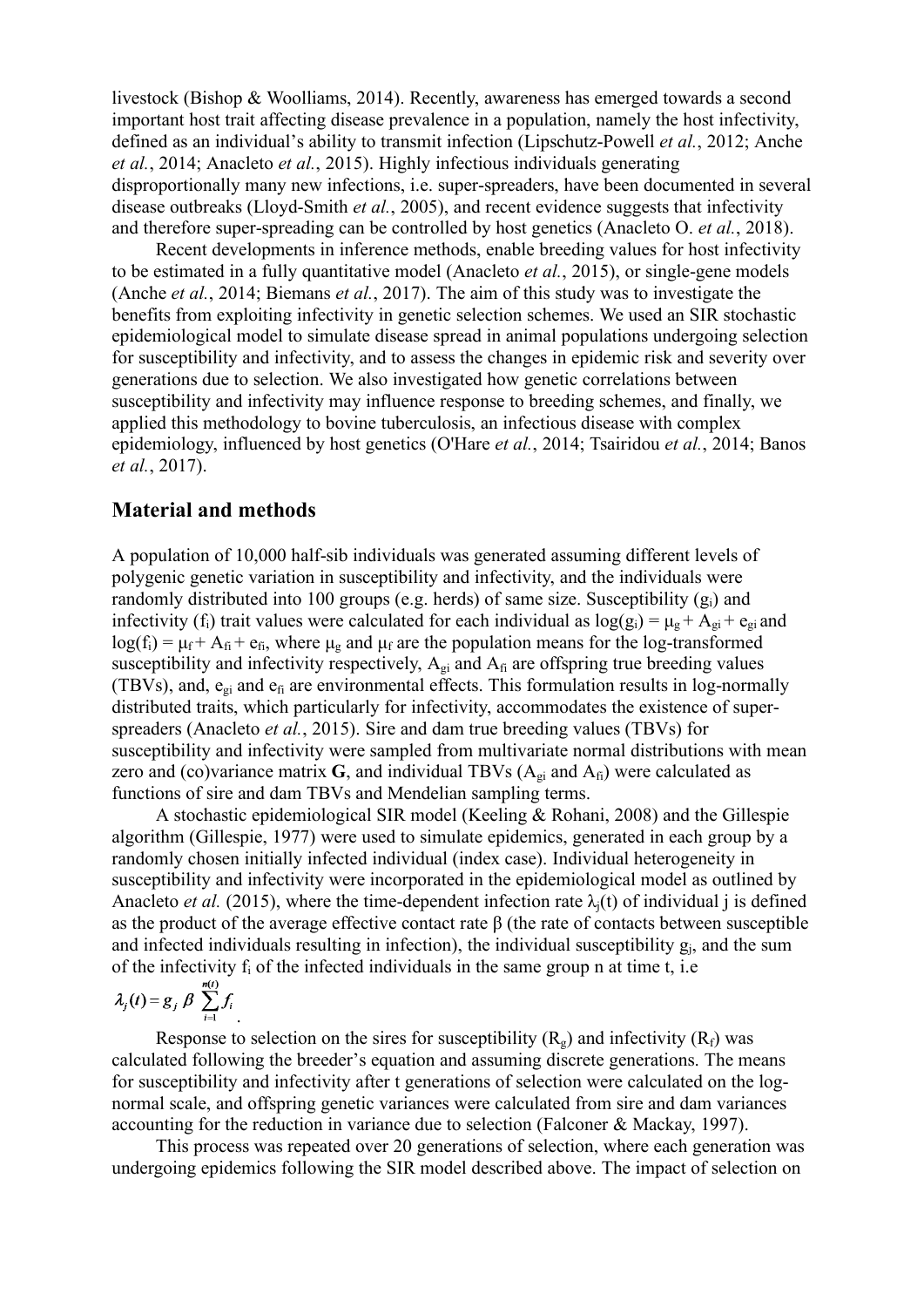epidemic characteristics was assessed by calculating (i) the proportion of epidemics where index cases generated new infections, i.e. epidemic risk, (ii) the proportion of infected animals in groups where epidemics occurred i.e. epidemic severity, and (iii) the duration of epidemics. Means and standard errors were obtained over 50 replicates.

Furthermore, a selection index was used to explore the impact of genetic correlations between susceptibility and infectivity on response to selection and epidemic characteristics. Response to selection in each trait was calculated as, where i is the selection intensity for the index, **b** is the vector of weights applied to the traits in the index, and **G** and **P** are the genetic and phenotypic (co)variance matrices ([Cameron,](#page-5-14) [1997\)](#page-5-14).

#### **Results and discussion**

#### **Impact of selection on epidemic risk and severity**

SIR curves of individual epidemics over generations showed that the number and severity of epidemics were reduced due to selection. This decline was stronger and quicker when both susceptibility and infectivity were considered in the selection scheme (Fig. 1).

Assuming 50% selection on the sires, genetic variances of 0.5, environmental variances of 2, effective contact rate β of 0.02, and selection accuracies of 0.7 for both susceptibility and infectivity, selection only on susceptibility required 13 generations to reduce the risk of epidemics by at least 50%, while selection considering both susceptibility and infectivity required 7 generations (Fig. 2). Furthermore, epidemic severity in groups where epidemics occurred was reduced more efficiently when both susceptibility and infectivity were considered in the selection scheme. Specifically, epidemic severity was reduced by at least 50% after 6 generations of selection only on susceptibility, but after 3 generations of combined selection (Fig. 2). After 5 generations of combined selection, less than 10% of epidemics lasted longer than a year, while 10 generations of selection on susceptibility alone were required for the same outcome. Interestingly, after 14 generations of combined selection there were no epidemics lasting more than a year, while with selection only on susceptibility there were always some remaining long epidemics.

From simulation studies, prediction accuracies for infectivity are expected to be lower than those accuracies for susceptibility [\(Anacleto](#page-5-5) *[et](#page-5-5) [al.](#page-5-5)*[,](#page-5-5) [2015](#page-5-5)). Thus, we tested a range of accuracy values, but even when accuracy for infectivity was reduced to a lower value (e.g. 0.2), a significant reduction of disease severity was achieved through selection considering both susceptibility and infectivity. As might be expected, when the assumed genetic variances for susceptibility and infectivity were lower, differences between scenarios in reducing epidemic risk and severity were less pronounced.

Assuming a favourable genetic correlation of 0.5 between susceptibility and infectivity and zero environmental correlation, genetic variances of 0.5 for both traits and selection intensity of 0.5 for the index, selection only on susceptibility required 6 generations to reduce the risk of epidemics by 50% (Fig. 3), and 3 generations to reduce the proportion of infected individuals by 50%. Selection considering both susceptibility and infectivity with equal weights of 0.5 performed marginally better, requiring 5 generations to reduce the proportion of epidemics that occurred by 50% (Fig. 3), and 3 generations to reduce the proportion of infected individuals by 50%.

With a negative genetic correlation of -0.5 between susceptibility and infectivity progress was substantially delayed: selection only on susceptibility required 18 generations to reduce the proportion of epidemics by 50%. However, selection combining susceptibility and infectivity helped overcome this delay and required 12 generations (Fig. 3). These estimates of number of generations required are likely to be over-predictions, as a high selection accuracy was assumed, and the loss of variance due to selection was not accounted for.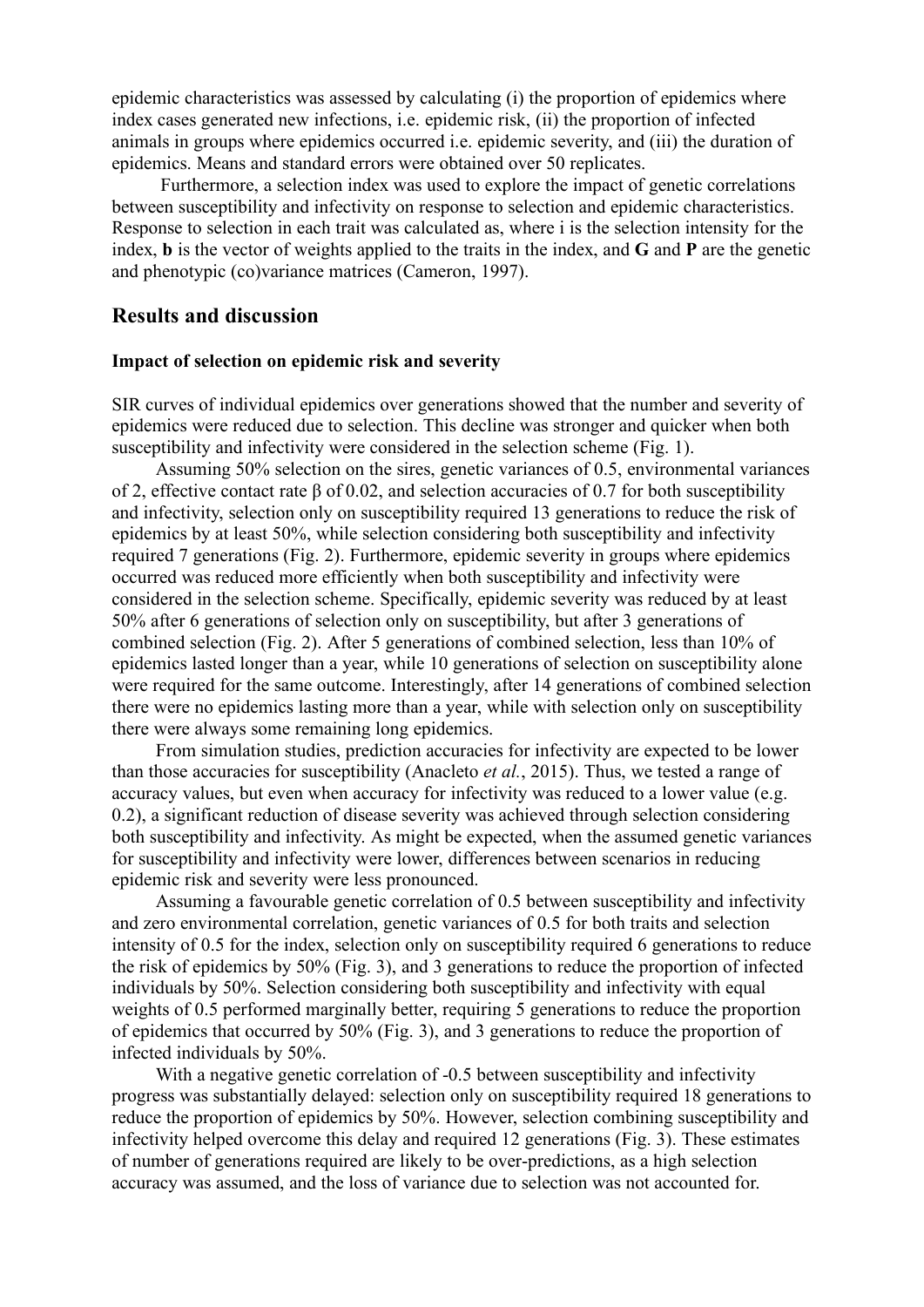Nevertheless, these results suggest that a breeding scheme directly selecting only for susceptibility and ignoring infectivity, could suffer a substantial loss in response to selection due to unfavourable correlated responses in infectivity.

#### **Case study: bovine tuberculosis**

A Susceptible-Latent-Infectious-Test sensitive (SLIT) epidemiological model was used to accommodate the complexity of bovine tuberculosis (bTB) transmission. In this model, susceptible individuals can become latent, i.e. infected but not infectious. Then individuals become infectious but are not yet detectable by the bTB diagnostic test. Finally, they become test-sensitive and can be identified and removed. An external source of infection was modelled, and detection of infected animals depended on the sensitivity of the diagnostic test

(here assumed 60%) and the bTB testing intervals of 60 days routinely applied in UK herds.<br>  $\lambda_j(t) = \alpha + g_j \beta \sum_{i=1}^{I(t)+T(t)} f_i$ <br>
The individual time dependent infection rate was defined as<br>  $\lambda_j(t) = \alpha + g_j \beta \sum_{i=1}^{I(t)+T(t)} f_i$ , wh The individual time dependent infection rate was defined as and T are the number of infectious and test-sensitive individuals at time t,  $\alpha$  and  $\beta$  denote the average transmission coefficients accounting for the external source of infection (assumed constant) and cattle to cattle transmission, respectively.

Assuming 50% selection on the sires, an external source of infection of  $5x10^{-05}$ , genetic variance of 0.3 and accuracy of 0.5 for both susceptibility and infectivity, and no correlation between these traits, selection only on susceptibility required 9 generations to reduce the risk of an epidemic to emerge after introduction of an infected index case in a bTB free herd to 5% from a starting value of 29%, while combined selection required 5 generations (Fig. 4). Current bTB eradication strategies in the UK aim at achieving TB-free status for England by 2038. Recently published genetic evaluations for bTB susceptibility can complement the eradication strategy; however, based on these preliminary results using simulated data, considering infectivity alongside susceptibility to bTB, could accelerate disease eradication. Further modelling studies are required, to develop parameter values that faithfully reflect the true epidemic parameters and that will be based on existing bTB genetic evaluations ([Raphaka](#page-5-15) [K.](#page-5-15) *[et](#page-5-15) [al.](#page-5-15)*[,](#page-5-15) [personal](#page-5-15) [communication;](#page-5-15) [Banos](#page-5-11) *[et](#page-5-11) [al.](#page-5-11)*[,](#page-5-11) [2017](#page-5-11)). Definition of appropriate bTB infectivity phenotypes will be crucial in this respect.

#### **Implications**

Genetic variation in infectivity has remained hidden due to the lack of methods that would allow to uncover it. Our results demonstrate that selection considering genetic variation in both susceptibility and infectivity can more efficiently reduce the risk and severity of epidemics compared to selection on susceptibility alone. Estimating infectivity is crucial particularly in the case of unfavourable correlations, which would not only delay progress in selection schemes using only susceptibility, but could also indirectly increase infectivity. Host infectivity creates new possibilities for genetic disease control, for example, identification and early removal of disease super-spreaders reduces the risk of infection for other animals in the herd and reduces environmental contamination. Utilising infectivity can not only accelerate response to selection, but it can render genetic disease control feasible for diseases where selection only on susceptibility would not be sufficient for disease eradication. Recently developed inference methods enable the detection of infectivity and the estimation of infectivity EBVs in polygenic models [\(Anacleto](#page-5-5) *[et](#page-5-5) [al.](#page-5-5)*[,](#page-5-5) [2015\)](#page-5-5). The next step is to estimate infectivity from epidemiological data.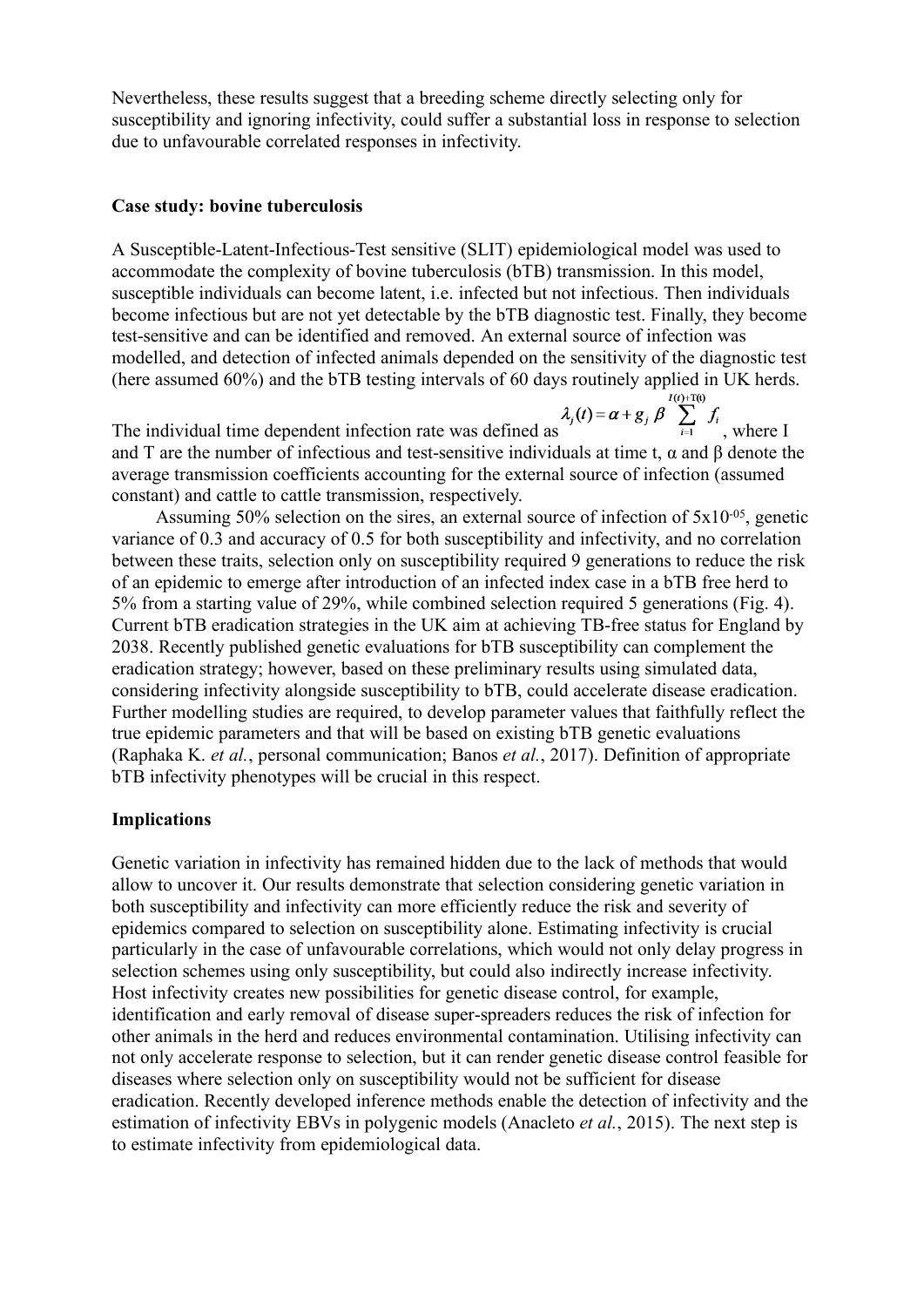

*Figure 1. SIR profiles over generations of selection (a) only on susceptibility (upper row), and (b) on both susceptibility and infectivity (lower row), with selection accuracies of 0.7. The grey-shaded areas show the corresponding 95% C.I. for the fitted curve.*



*Figure 2. Epidemic risk and severity over generations of selection (a) only on susceptibility (black line), and (b) on both susceptibility and infectivity (blue line) with the traits assumed independent. Vertical bars represent standard deviations of the means across 50 replicates.*



*Figure 3. Impact on epidemic risk of positive genetic correlation corG=0.5 (left), and negative genetic correlation corG=-0.5 (right) between susceptibility and infectivity, with index selection (a) only on susceptibility by assuming in the index a weight of zero for infectivity (black line), and (b) on both susceptibility and infectivity with equal weights.*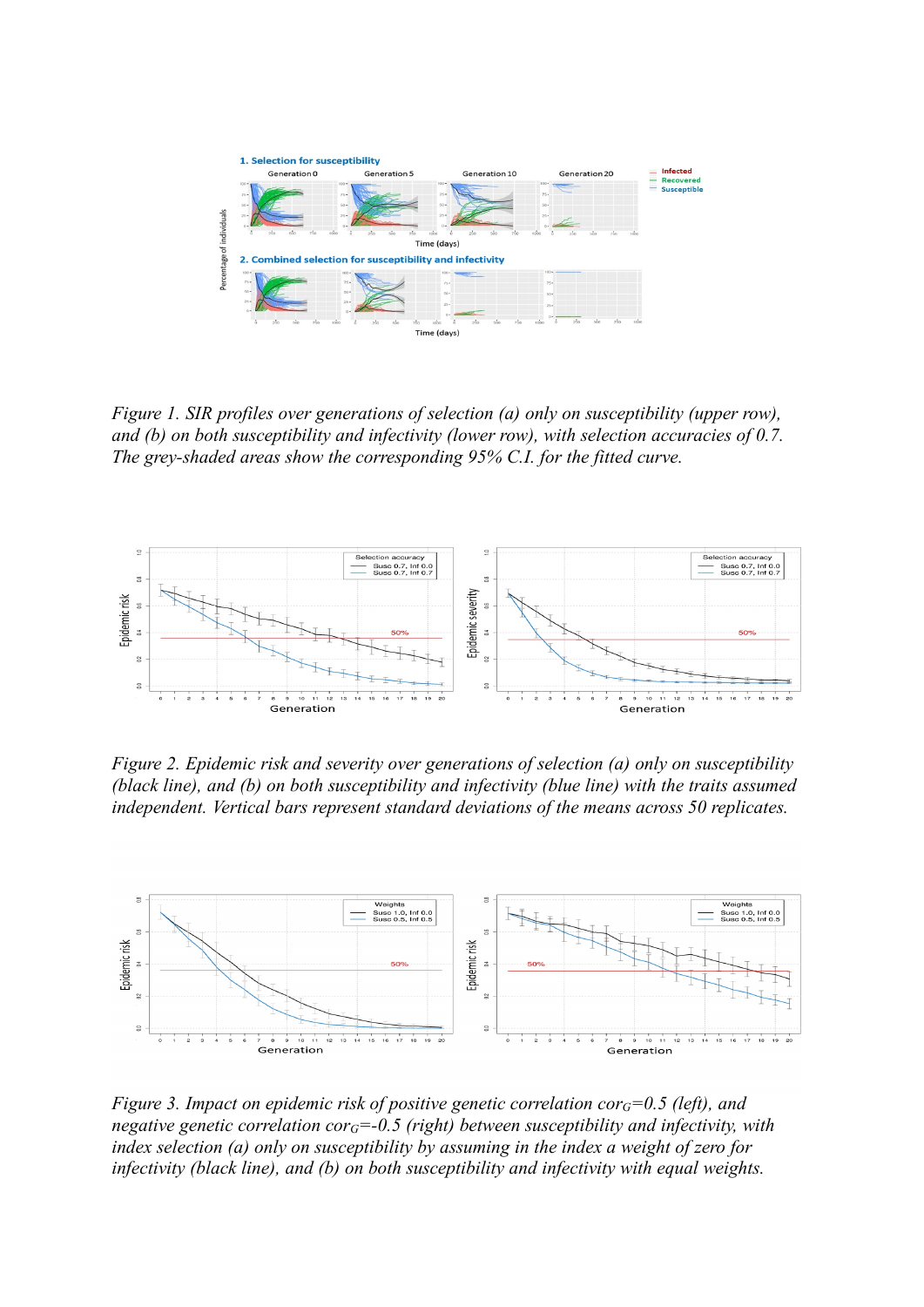

*Figure 4. Reduction in the predicted risk of a bovine tuberculosis epidemic in a herd following introduction of an infected cow. Selection is (a) only on susceptibility (black line), and (b) on both susceptibility and infectivity (blue line). The traits are assumed independent.*

# **List of References**

- <span id="page-5-5"></span>Anacleto O, Garcia-Cortés LA, Lipschutz-Powell D, Woolliams JA, Doeschl-Wilson AB (2015). A Novel Statistical Model to Estimate Host Genetic Effects Affecting Disease Transmission. *Genetics* 201(3)**:** 871-884.
- <span id="page-5-7"></span><span id="page-5-4"></span>Anche M, Jong M, Bijma P (2014). On the definition and utilization of heritable variation among hosts in reproduction ratio R0 for infectious diseases. *Heredity* 113.
- <span id="page-5-11"></span>Banos G, Winters M, Mrode R, Mitchell AP, Bishop SC, Woolliams JA *et al* (2017). Genetic evaluation for bovine tuberculosis resistance in dairy cattle. *Journal of Dairy Science* 100(2)**:** 1272-1281.
- <span id="page-5-8"></span>Biemans F, de Jong MCM, Bijma P (2017). A model to estimate effects of SNPs on host susceptibility and infectivity for an endemic infectious disease. *Genet Sel Evol* 49(1)**:** 53.
- <span id="page-5-3"></span>Bishop SC, Woolliams JA (2014). Genomics and disease resistance studies in livestock. *Livestock Science* 166**:** 190-198.
- <span id="page-5-14"></span>Cameron ND (1997). *Selection indices and prediction of genetic merit in animal breeding*. Wallingford : CAB International: Wallingford.
- <span id="page-5-1"></span>Doeschl-Wilson AB, Davidson R, Conington J, Roughsedge T, Hutchings MR, Villanueva B (2011). Implications of Host Genetic Variation on the Risk and Prevalence of Infectious Diseases Transmitted Through the Environment. *Genetics* 188(3)**:** 683-693.
- <span id="page-5-13"></span>Falconer DS, Mackay TFC (1997). *Introduction to Quantitative Genetics.* . Longman.
- <span id="page-5-12"></span>Gillespie DT (1977). Exact stochastic simulation of coupled chemical reactions. *The Journal of Physical Chemistry* 81(25)**:** 2340-2361.
- <span id="page-5-0"></span>Keeling MJ, Rohani P (2008). *Modeling Infectious Diseases in Humans and Animals*. Princeton University Press.
- <span id="page-5-2"></span>Lipschutz-Powell D, Woolliams JA, Bijma P, Doeschl-Wilson AB (2012). Indirect Genetic Effects and the Spread of Infectious Disease: Are We Capturing the Full Heritable Variation Underlying Disease Prevalence? *PLoS ONE* 7(6)**:** e39551.
- <span id="page-5-6"></span>Lloyd-Smith JO, Schreiber SJ, Kopp PE, Getz WM (2005). Superspreading and the effect of individual variation on disease emergence. *Nature* 438(7066)**:** 355-359.
- <span id="page-5-9"></span>O'Hare A, Orton RJ, Bessell PR, Kao RR (2014). Estimating epidemiological parameters for bovine tuberculosis in British cattle using a Bayesian partial-likelihood approach. *Proceedings of the Royal Society B: Biological Sciences* 281(1783).
- <span id="page-5-15"></span><span id="page-5-10"></span>Tsairidou S, Woolliams JA, Allen AR, Skuce RA, McBride SH, Wright DM *et al* (2014). Genomic prediction for tuberculosis resistance in dairy cattle. *PLoS One* 9(5)**:**